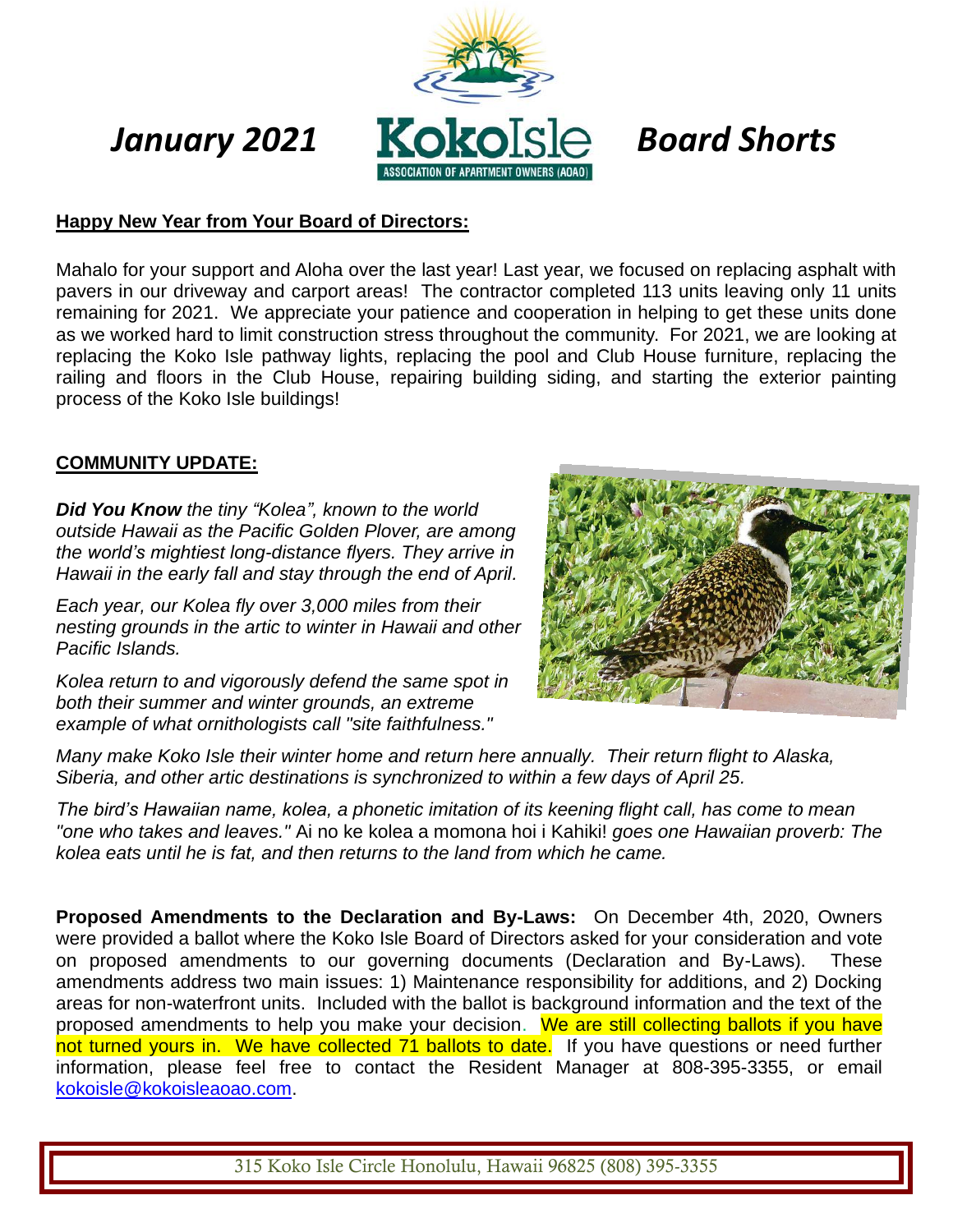# **COMMUNITY REMINDERS:**

**1. Resident Violations:** 15 Violations were issued in December 2020: 3 Vehicles Towed, 7 Unauthorized Parking Green Stickers issued, 1 Boat Trailer Towed, 1 Dog roaming off leash, 1 Illegal Fireworks, and 2 Trespassing.

### **2. Common House Rules guests may not be aware of:**

- a) The swimming pool and boat yard are closed to all guests and non-residents of Koko Isle.
- b) No Skateboarding, skating, wave boarding or use of other such devices on any portion of the common elements are allowed.
- c) No over-night parking without a parking pass and please remind your guests to not park in "Reserved" parking stalls. Passes available at the Resident Manager's office.
- d) Koko Isle is a residential community and short-term vacation rentals are prohibited.

# **3. Pet Reminders:**

- a) Please Pick-Up your pet's waste!!!
- b) **Dogs:** We are receiving complaints of dog owners allowing their dogs to roam freely on Koko Isle. Please keep your pets on a leash.

*Koko Isle House Rules, Pg. 23, Pets, Para 2. Pets shall not be allowed out of a unit or on the common elements unless in the custody of the owner or responsible handler and kept on a leash or inside a carrier which provides continuous control of the pet at all times.*

# **PROJECTS IN PROCESS:**

**Christmas Tree Mulch:** This year our landscape contractor, Hawaii Vista Masterscape voluntarily mulched about 20 Christmas Trees and we again placed the mulch around the Club House and other landscape areas. Come by the Club House and smell Christmas in the air.



315 Koko Isle Circle Honolulu, Hawaii 96825 (808) 395-3355